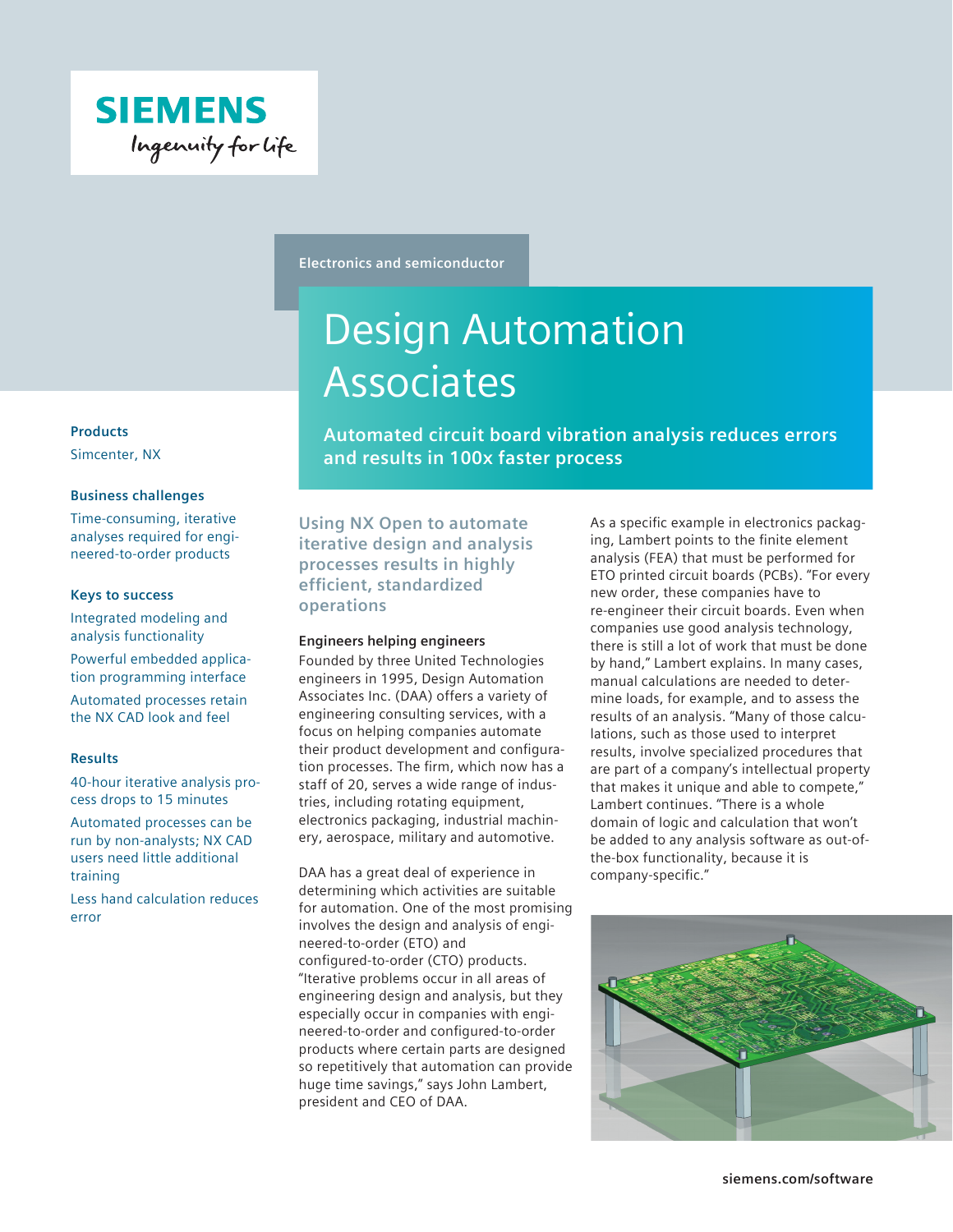**"The Simcenter and NX toolset is world-class functionality."**

Johnn Lambert President, CEO DAA

DAA has seen situations where the analysis process for a single ETO product took as many as 40 hours. "And a company might perform that same analysis process 100 to 200 times a year," Lambert says. "In addition to the time and expense incurred, having to rely on so much manual calculation introduces the likelihood of error." Whenever DAA does see attempts at automation, it's almost always in the form of macros, which are, as Lambert points out, "twenty-year-old technology."

#### **Way beyond macros**

DAA engineers use a number of advanced design and analysis solutions in their work, but when it comes to automating complex, iterative analyses and design-analysis loops, the firm relies on Simcenter and NX software from Siemens Digital Industries Software. DAA uses Simcenter 3D and Simcenter Nastran, both part of the Siemens' Simcenter portfolio, for advanced analysis. "The Simcenter and NX toolset is world-class functionality," says Lambert. "With Simcenter 3D and NX, we get integrated modeling and analysis capabilities, as well as NX Open." NX Open is the application programming interface (API) embedded within both Simcenter 3D and NX. DAA uses NX Open, along with some custom coding, for its more complex automations. "The problems we're focusing on require complexity and automation beyond that supported by out-of-the-box capabilities," says Lambert. "For that we use NX Open."

As an example of the automation DAA has done, Lambert describes a finite element

*An analysis that previously required 40 hours is now done by the automated process in 15 minutes.*



analysis of a PCB destined for use in an aerospace application. "This is a great example of a task that must be done iteratively, in part because there

 $g = \sqrt{f_n * S_g * Q * \frac{\pi}{2}}$ Equivalent Static g Load (g)  $f_n$  – Natural Frequency (Hz)<br> $S_g$  – PSD Level (g<sup>2</sup>/Hz)  $\tilde{Q}$  – Magnification Factor (10)

**Miles Equation** 

are so many design variables, such as the components on the board and the mounts, that can be changed," Lambert explains. "Also, the boards are subject to random vibration, and depending on the spectrum there can be one or more keep-away zones. You need to iteratively move frequencies to get them away from "keepaway zones" and into areas of lower vibration, but it's not that simple because you can increase loads and stresses by doing that. When you move frequencies, you have to reassess loads. And often in electronics packaging there are components that have frequencies close to each other, so they magnify each other. It becomes an exhaustive, iterative game to achieve the balance between proper frequency placement and the structural board integrity."

DAA's automated version of this process, which looks to the user like native NX functionality, includes geometric modeling, FEA preprocessing, postprocessing and analysis using Simcenter 3D and Simcenter Nastran® software. Starting with the NX geometry model of the PCB, the program automatically creates the finite element mesh and applies the appropriate material properties. Then it iteratively runs a frequency extraction analysis (Simcenter Nastran Solution 103). Custom code written by DAA using NX Open compares the results to the random vibration spectrum, and then continues